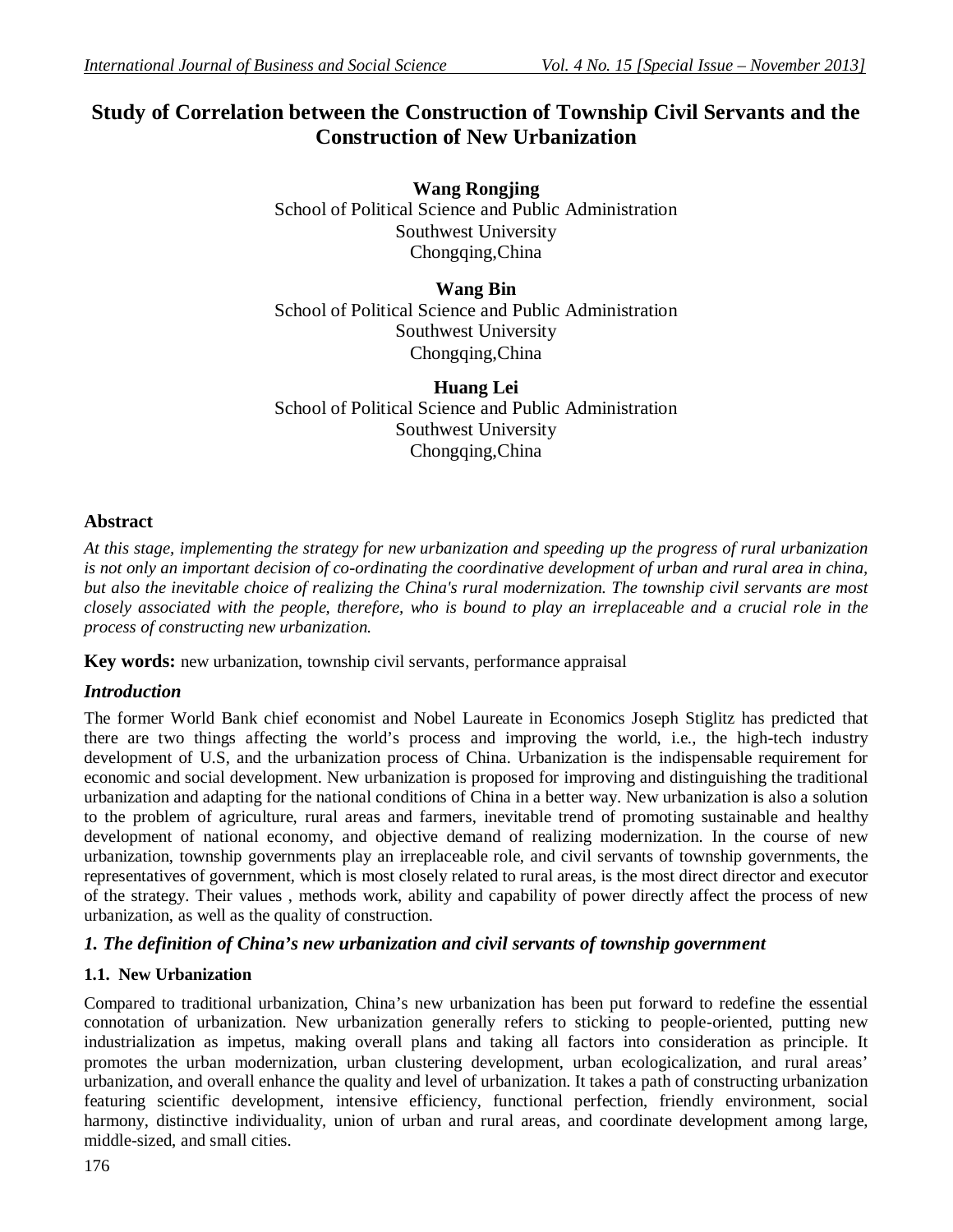The "new" here refers to the change from pursuing expansion of scales and spaces in the past to centralizing the improvement of the rights and interests of migrant population, and enhancement of the connotation of urban civilization and public services, which truly makes our cities a place where is suitable to live and develop harmoniously. The core of new urbanization is people, and it not only requires the transformation from rural household registration to urban household registration, but, more importantly, the change of the mode of production and the lifestyle from rural style to urban style.

#### **1.2. Civil Servants of Township Governments**

Before making the definition of civil servants of township government, we should first understand its conception. "Civil servant" comes from English word "civilservant" or "civilservice", and it intended to mean "civil servant" or "civil server", but later it has been translated as "civilian members" and "public servants". However, it has been called "government employees" in USA, "federal public servant" or "federal official" in Germany, "civilian members" and "civil servant" respectively before World War II and after World War II in Japan. Due to the difference of various national conditions and political system, the connotation and range of civil servant in different country are different. But, generally speaking, the biggest feature of the civil servants in western capitalist countries is value neutrality. Their duration of position do not change with the change of their ruling party, so they can be reappointed. However, in China, the first chapter and its second item of the Civil Servant Law carrying out on 1st, Jan. 2006 point out that civil servant is the staff who carries out public office according to law, who enrolls national administrative establishment, and whose salary and welfare are paid by the national finance. Therefore, the three necessary conditions fitting for the quality of civil servant are consist of carrying out public office according to law, enrolling in national administrative establishment, and being paid the salary and welfare by the national finance. In China, determined by its political system, Chinese civil servant has distinctive political character, and there are not only staffs working in administrative organs, but also staffs working in legislative institutions and judicial authorities or serving in ruling party, Chinese Communist Youth League, CPPCC and other political organizations. If they are satisfied with the above conditions, they can also be called civil servants. Therefore, civil servants of township governments can be defined as the staffs who work in township, and who carry out public office according to law, enrolls in national administrative establishment, are paid the salary and welfare by the national finance, including all the staffs serving in township administrative organs, legislative institutions, judicial authorities, CCYL and other political organizations.

### *2. New Urbanization Has Challenges and Requirements for the Construction of Township Civil Servants*

At present, China is on the period of social transformation. At this current circumstance, various areas involved in new urbanization brought enormous reforms. As the administrators as well as the servers of the whole society, the team of civil servants has to make corresponding reform to adapt for new requirement of construction of new urbanization.

#### **2.1. The Challenge for Traditional Administrative Concept of Township Civil Servants**

The principle of the Communist Party of China stresses on serving the people wholeheartedly, so do the governments at all levels. Since the reform and opening-up, especially since the socialist market economic system established in the 14th National People's Congress, the whole country has emphasized on economic construction, and China's economy has made many achievements during these years. Due to the central policy has orientation, which results in putting economic development as the primary evaluated factors or even the only factor when evaluating the governments at all levels and officials at all levels. Even though the central government claimed that they will not put GDP at the primary position, but take all factors into consideration. In the practical operation, they still treat GDP as the crucial performance to evaluating the governments and officials, particularly in the grassroots township governments. The administrative concept emphasizing on GDP will inevitably enhance the object-oriented concept, while regardless of people-oriented. Nevertheless, the biggest difference lying between new urbanization and traditional urbanization is to highlight the people-oriented concept in the process of urbanization, which will no longer build township for only building a township, or no longer develop for development zones, but require the civil servants at all levels act around the needs of people in the promotion of process of urbanization. Specifically, township civil servants are required to provide stable employment opportunities, rational salaries, public services, equal welfares and livable environment for residents who live in small towns or new rural communities in the promotion of new urbanization.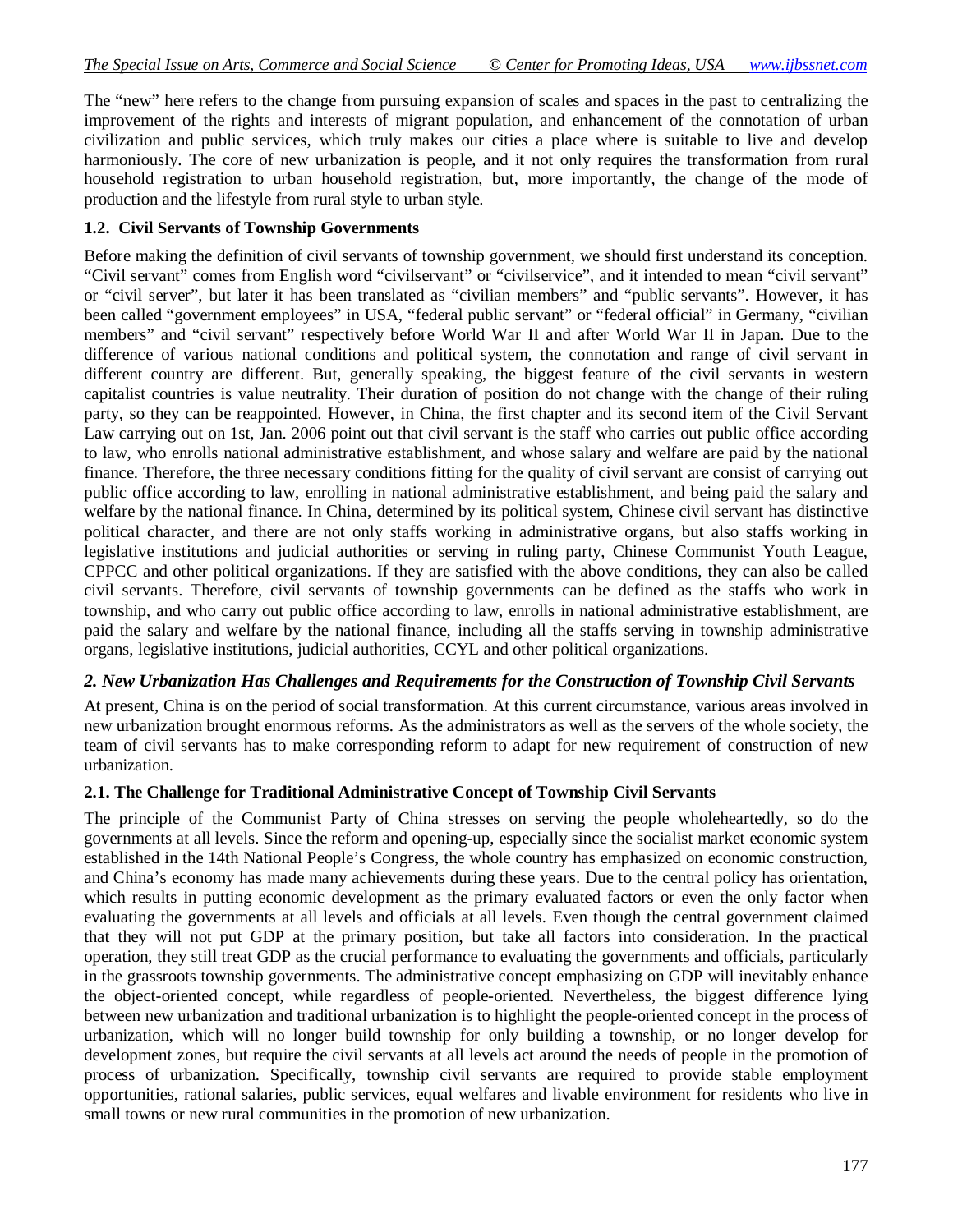# **2.2. The Challenges for Township Civil Servants Themselves**

The team building of township civil servants largely depends on the level of the ability of civil servants themselves. In the new era and under the new situation, in order to construct new urbanization, people put higher requirements for the ability of township civil servants. Facing complicated social situation and intertwined social contradictions, the mission of township civil servants become more arduous. In township, the qualities of the public are uneven and social contradictions are more salient. Township civil servants, the grassroots representatives of the governments, have the most direct and closest connection with the public. With their head on their shoulders, they guide the masses, serve the people, unite the public, and make the rural areas stable in the process of new urbanization. The performance and comprehensive capabilities of township civil servants directly affect the process of urbanization. At present, the construction of township civil servants has some progress, but it still has a certain gaps for the requirements of economic and social development. However, new urbanization is a new development strategy, and a long-term constructive process as well. This asks township civil servants to continue to accelerate their paces and enhance their efforts in their own capacity-building. According to the National Civil Servants' Common Competency Standards Framework (Trial) put forward by the Ministry of Personnel in 2003, civil servants should adjust and improve their capacities of administration by law, public service, innovation, and psychological adjustment, skills for researching, and abilities of learning, dealing with emergencies in new urbanization.

### **2.3. The Challenge for The Township Civil Servant Performance Appraisal**

The township civil servant performance appraisal is an important content of the construction of the township civil servants team. On January 4, 2007, The Civil Servant Assessment Regulations (trail) as supporting regulations of The Civil Servant Law was formally promulgated, making the detailed regulations of the contents, standards, form, procedure, evaluation subject, and the application of the assessment results of the civil servant assessment, to enhance the operability and normalization of assessment work, to lay the foundation of law for carrying out performance evaluation of civil servants at all levels. And the township civil servant performance appraisal also refers to the requirements of The Civil Servant Assessment Regulations (trail) and combines with the actual situation to actively explore, constantly practice, and emerged a lot of innovations. In advancing the new urbanization, township civil servants play an important role, and the construction of the new urbanization is bound to become the important part of public service of township civil servants, and an important content of the township civil servant performance appraisal. The new urbanization is broad, spans a long time, contains a different concept of the development of urbanization, and these new features will be a big challenge for the township civil servant performance appraisal.

### **2.3.1. The New Requirements for the Contents of Performance Appraisal**

And new type of urbanization is a people-centered development and construction blueprint, involving the economic, social, cultural and other fields of thorough transformation as well as the profound changes in system of household registration, land, education and so on. As a result, the changes in the content of performance appraisal of the township civil servant are huge. As new urbanization area is very wide, township civil servants need to do much more work, and some work is not only belongs to the work of the construction of the new urbanization, but also the normal work, so how to effectively contain the process of performance appraisal with the new content presents a challenge for performance appraisal work.

### **2.3.2. The New Requirements for the Main Body of Performance Appraisal**

The body of the traditional performance evaluation are mostly consists of relevant personnel within the system, according to the characteristics of the new urbanization, it is the process which combine "top-down" guidance with "bottom-up" operation, this requires external forces as an important part of the appraisal main body on during the performance appraisal township civil servants. What's more, the concept of new urbanization base on people-orientation, everything from man's needs, human development, and people's perspective. When it comes to performance and the result of the township civil servants, only the ordinary mostly have the right to speak. One who lives in the room knows it when it leaks; one who lives among the folk knows it when the government policy is wrong. From this aspect, the main body of performance appraisal must also contain the ordinary people.

# **2.3.3. The New Requirements for the Method of Performance Appraisal**

Although the evaluation of the civil servants emphasizes the combination of qualitative and quantitative, in the actual operation process, many sections and departments tend to use the qualitative method, especially the most grass-roots township department.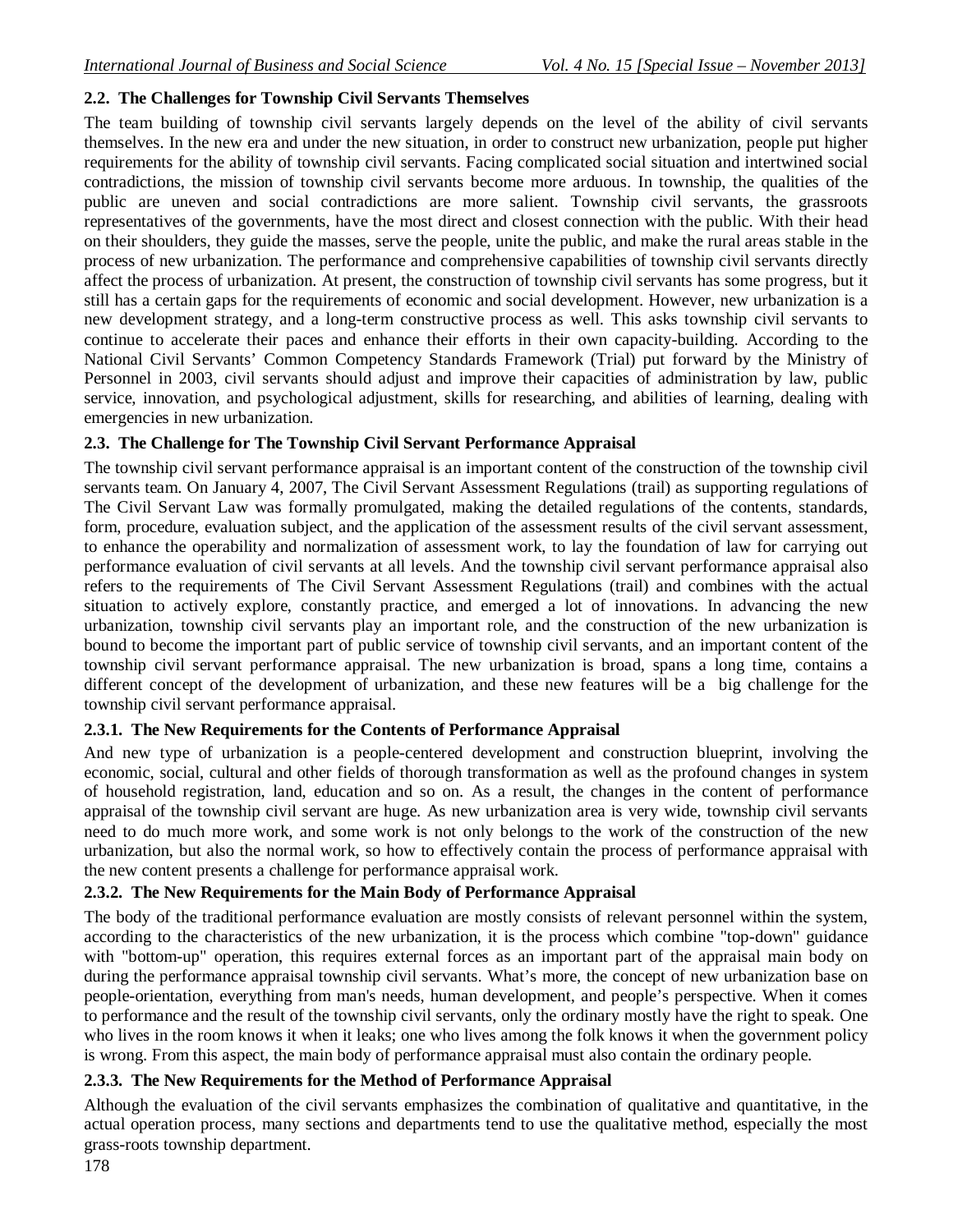Qualitative evaluation, to some extent, can explicit relatively comprehensive description of performance appraisal of civil servants, but its subjective and arbitrary is large, lacing of unified and objective evaluation standard, which is easy to cause the lack of fairness of performance appraisal and the accuracy of the performance evaluation result is not high. In the construction of the new urbanization, the township civil servants need to do a lot of work, and the assessment of township civil servants is not the simply to present the process and then the result of the civil servants' work, and most important purpose is to improve the quality of the civil servants' work. Under this goal, we must spare no effort to solve the equity of thee appraisal, we must quantitate the assessment index to the greatest extent. Therefore, how to quantitate the assessment index, and establish reasonable, objective and comprehensive index to the performance appraisal of township civil servant is another challenge.

### *3. The Role of Township Civil Servants Construction in the Construction of New Urbanization*

One of the biggest difference between new urbanization and traditional urbanization is that new urbanization highlight construction of small towns and the development of new rural communities, and this requires the government and civil servants at the grass-roots level to cooperate and support, so as the most close contact with the masses of the people township civil servants are bound to in the new play an irreplaceable and vital role in the process of new urbanization construction.

#### **3.1. The Township Civil servants Provide Intellectual Support for the Construction of New Urbanization**

The construction of new urbanization is a systematic process. From the top design to the overall planning, and form the decoration of roadmap to the arrangement of schedule and so on, all of these require the participation of the township civil servants, and the most grass-roots civil servant provide intellectual support for the construction of new urbanization.

### **3.1.1. Providing the First-hand Real Data**

Because the township civil servant are at the grass-roots level, their contact with ordinary people every day to get the basic understanding of the condition of people and village, to get particularly familiar with the township, so the providing data and directly reflecting situation are often the most realistic. In the process construction of new urbanization, seen from space, the construction of new urbanization is divided into large, medium and small cities construction and the construction of small towns and the new rural community construction; Looked from the elements of field, new urbanization construction including economic construction, social construction, cultural construction and ecological civilization construction. Whether from the space or from the elements, the new construction need to be involved in a series of basic data of population, economy, social development, environmental situation of villages and towns ,and the data must be based on the township civil servants to collect and provide.

#### **3.1.2. Giving Professional Plan and Design**

New urbanization construction stress on the adjustment to local conditions, as there is a saying in China: "Winds are different within 100 miles; customs are various within 10 miles." In the process of the contraction of small town and rural community, we must insist on the unbalanced development strategic thought to adjust measures to local conditions of, playing different location advantages, developing characteristic small towns, practicing the "highlight the key and differences in development " strategy. In the implementation of the strategy, planning and design must come first, as the insider, township civil servants must fully participate in plan and design, with its professional point of view, and theory with practice, to make the appropriate development strategy for its seat, to complete\ the top-level design.

#### **3.2. The Township Civil Servants are the Direct Leaders of the Construction of New Urbanization**

The new urbanization, as a significant strategic decision of the country, needs all levels of government and civil servants to carry out and implement, and the township civil servants as the most grass-roots civil servants, also the represents most close to the general public, bear the important task of leading more than six hundred million farmer to build new urbanization. In rural area, due to the limitation of historical reason and objective conditions, Chinese farmers' cultural quality as a whole is not high, and their understanding and designation of national policy is not in the right place, which need someone with the popularization of language even the native dialect to give them explanation in detail, and the township civil servants just can do this.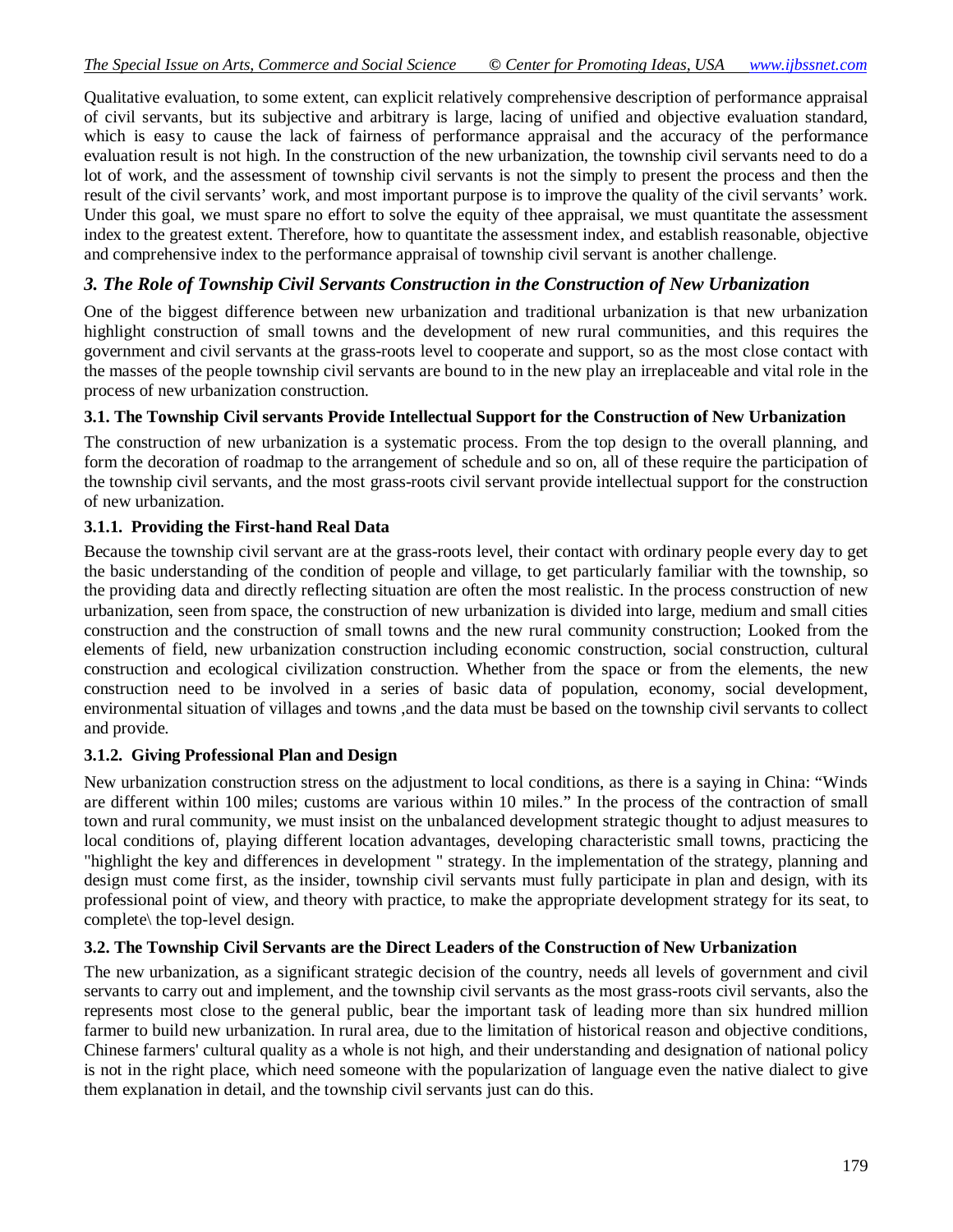Common people to understand the relevant policy is just the first task of township civil servants, and the second task is to guide ordinary people accept the relevant policy and in accordance with the relevant national policy requirement and the actual situation to promote the new urbanization, then to promote the harmonious development of small towns and the new rural community. New urbanization is a long-term process, in the process of construction, so its positive effect is difficult to see in a relatively short period of time, but ordinary people often pay attention to the effect of policy, and these are more likely bring resistance to implementation of new urbanization policy. Township civil servants must take advantage of their long-term contact with ordinary people to communicate, exchange with them to guide ordinary people to actively respond to national policy, guide ordinary people "behavior, preferring" in the new urbanization, ensuring the implementation of the new urbanization.

### **3.3. The Township Civil Servants are the Direct Executor of the Party's Policy of New Urbanization**

New urbanization which is being moved on in according to the principle of balance urban and rural area, as a result, in the process of advancing, it will call for a complete set of policies to support. As the new urbanization is a systematic process, which needs a lot of policy supporting, most of these policies need to be performed by the township government and township civil servants. Household registration policy, in the new advance of new urbanization, need to break through a lot of system obstacle, and the household registration system should be the first. How to change the existing household registration system reasonably, reduce the urban and rural citizens circulation barrier, break the identity problem are all involved in the policy, and the implementation of the household registration policy appeals to the direct participation and execution of township civil servants. When comes to the land policy, the use, property and conversion of the existing rural land are new problems which need to be reached in the construction of new urbanization. The author believes that state and local will formulate the corresponding land policy to ensure the farmers more benefit in the process of promoting the construction of the new urbanization, and township civil servants will be at the forefront in the implementation of land policy. What's more, in the process of new urbanization, the self-contained complete policy should also be formulated, such as social security policy, employment policy, fiscal and taxation policy, and all these need township civil servants be there themselves to ensure the implementation.

#### **3.4. Township Civil Servants are the Important Managers and Implementers of the Development of New Urbanization**

Traditional urbanization light weights the construction management, for "making the city" so "making the city ", leading to many serious problems, such as urban dirty and messy, lacking of public infrastructure, traffic congestion. While during the process of promoting the new urbanization, we not only consist in the development and construction, but also emphasis on the improvement and upgrading of management services. It takes the management services as the core of improving the quality of urbanization, to provide residents with high quality, efficient, balanced basic public services, and to create a safe, comfortable and beautiful living environment. In the process of new urbanization, the management services, provided by township civil servants, mainly for the construction of small towns and the new rural community. The township civil servants not only provide general norm management services, including urban environmental governance, village appearance governance, urban population management, traffic maintenance, economic development adjustment, but also need build urban emergency management system for unstructured problems and emergencies, providing emergency management services. New urbanization is in the process of social transformation, expounding all kinds of contradictions, so the township civil servants compatibility to manage crisis is potent for the further enhancement of the integrated management services of the township.